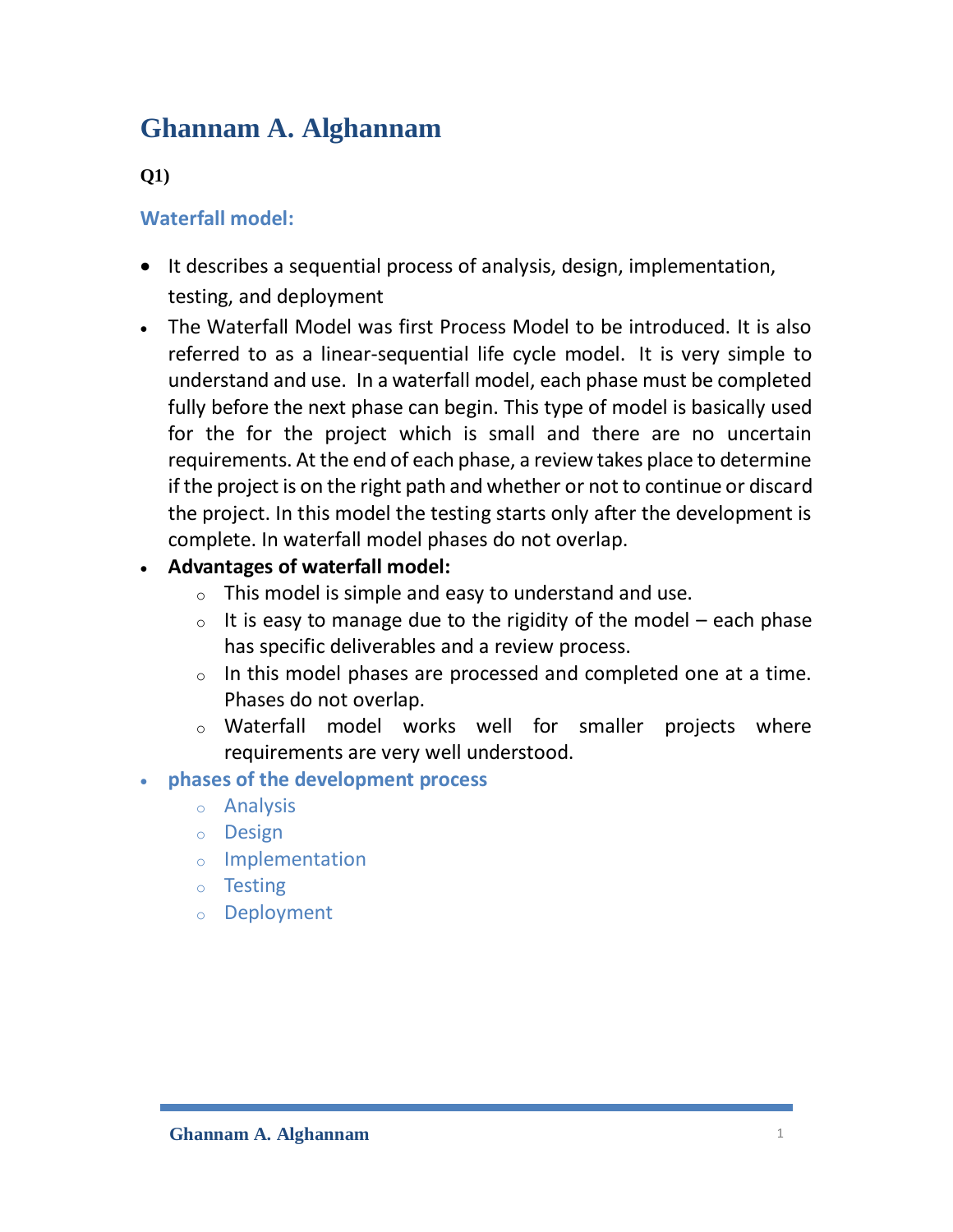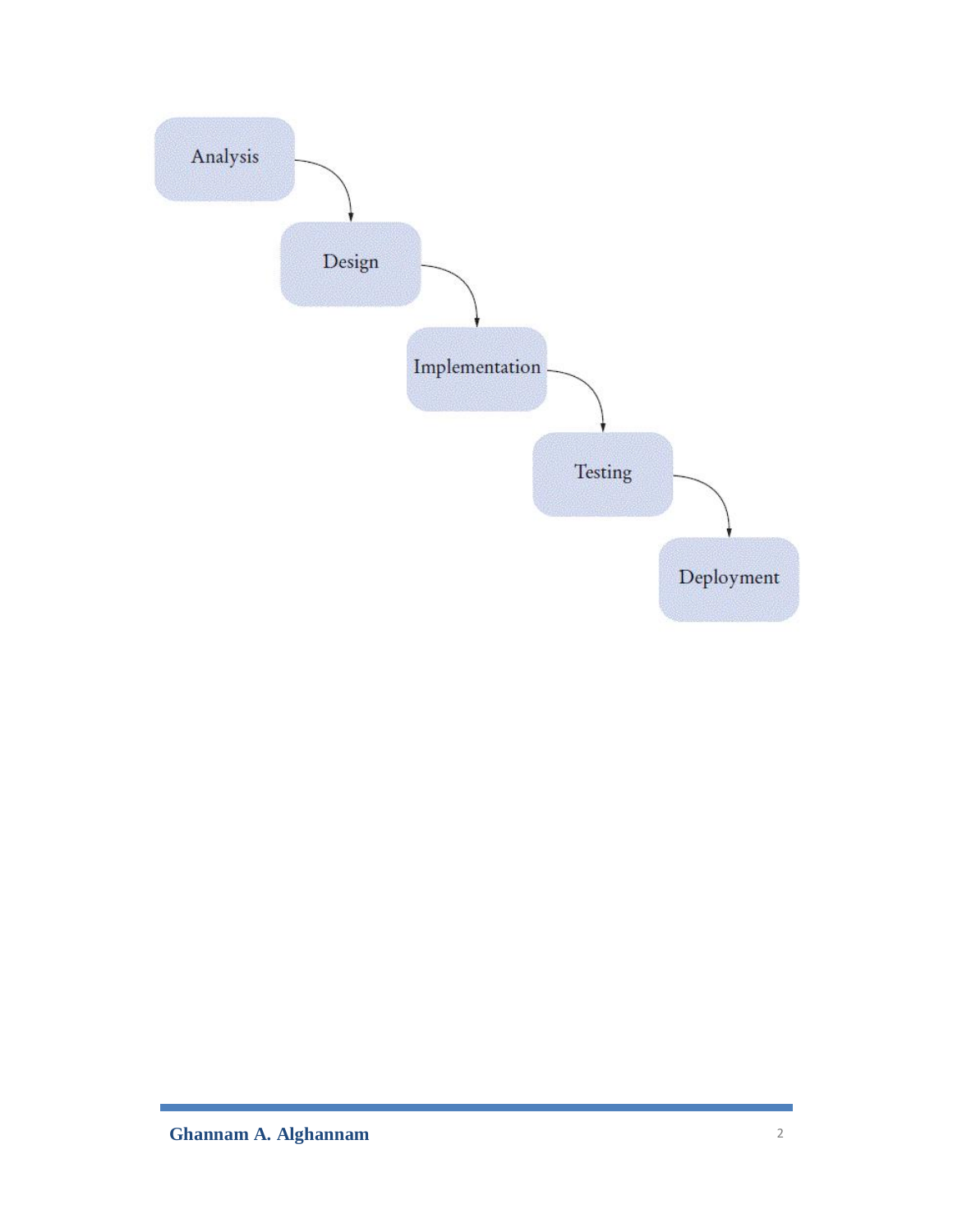| Relationship             | Draw | Type of relationship      |
|--------------------------|------|---------------------------|
| Inheritance              |      | <b>IS-A Relationship</b>  |
| Interface Implementation |      |                           |
| Aggregation              |      | <b>HAS-A Relationship</b> |
| Dependency               |      | <b>USES Relationship</b>  |

## **Q3.**

Δ

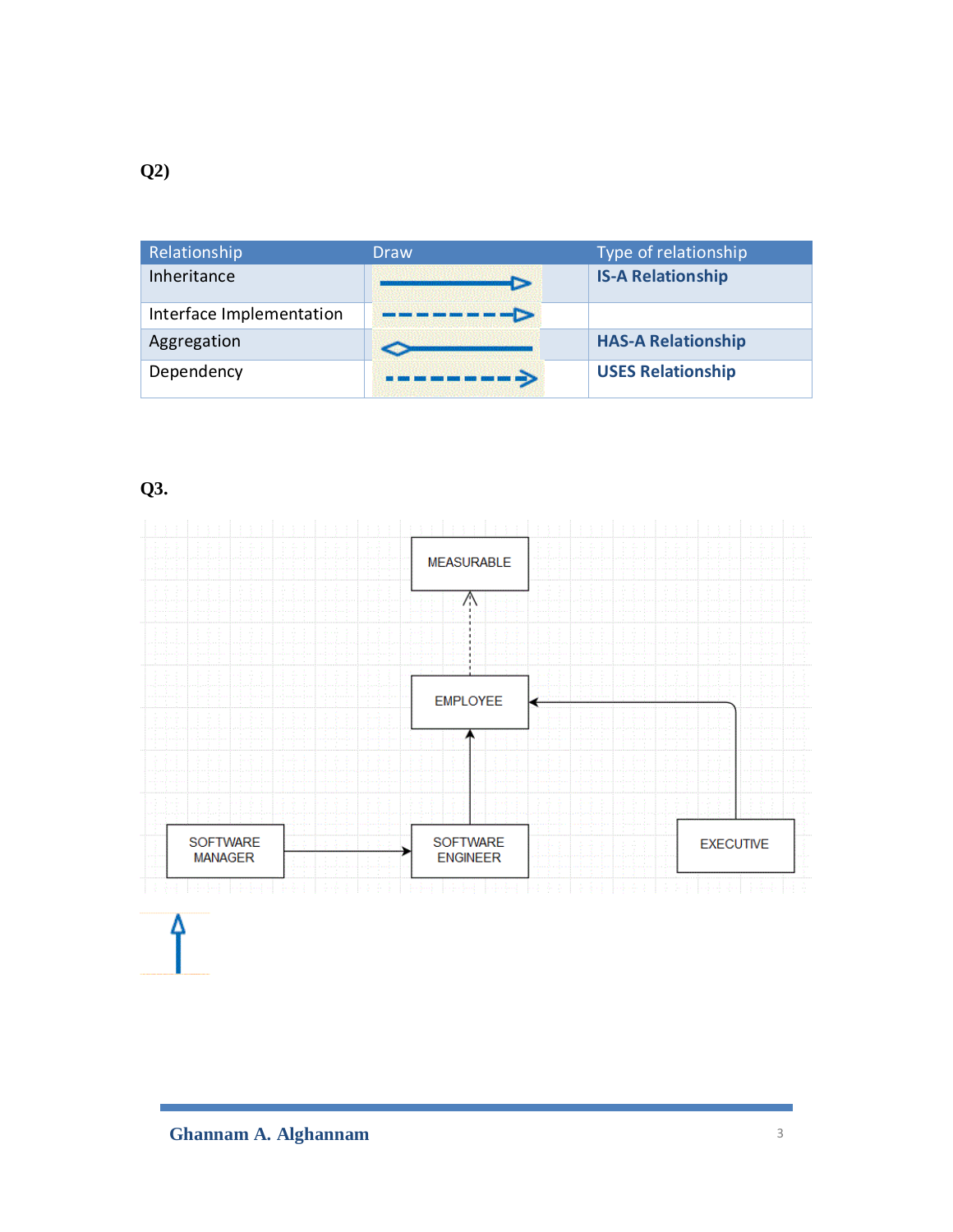#### **CRC CARDS:**

| <b>Employee</b>       |
|-----------------------|
| Get the Employee info |
| Manage state (work)   |
| Manage Employee info  |

| Executive                       |          |  |
|---------------------------------|----------|--|
| Get the Executive Employee info | Employee |  |
| Get Job type                    |          |  |
| Manage Employee info            |          |  |

| <b>Software Engineer</b>                |          |
|-----------------------------------------|----------|
| Get the Software Engineer Employee info | Employee |
| Get Job type                            |          |
| Manage Employee info                    |          |
|                                         |          |

| Software Manager                       |          |  |
|----------------------------------------|----------|--|
| Get the Software Manager Employee info | Employee |  |
| Get Job type                           |          |  |
| Manage Employee info                   |          |  |
|                                        |          |  |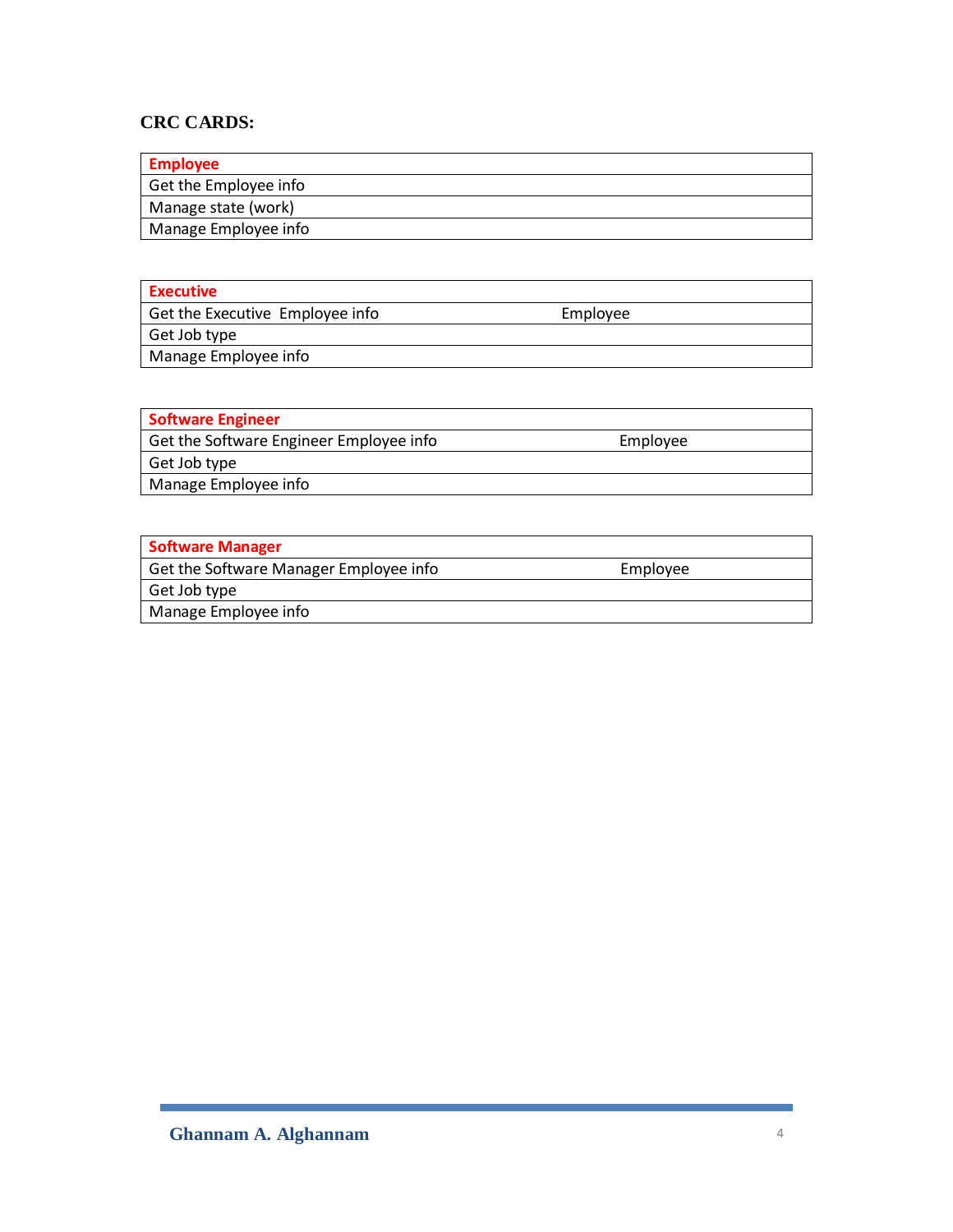**}**

```
import java.util.Scanner;
public class ghannam {
public static void main(String args[])
   { 
     Scanner in = new Scanner(System.in);
     System.out.print("Enter number: ");
     int number = in.nextInt();
     System.out.println("The value "+ number + " , The factorial is 
"+recursive(number));
   }
   public static int recursive(int number) 
   {
    if (number == 1) return 1;
     else return number * recursive(number - 1);
   }
```
**run: Enter number: 4 The value 4 , The factorial is 24 BUILD SUCCESSFUL (total time: 3 seconds)**